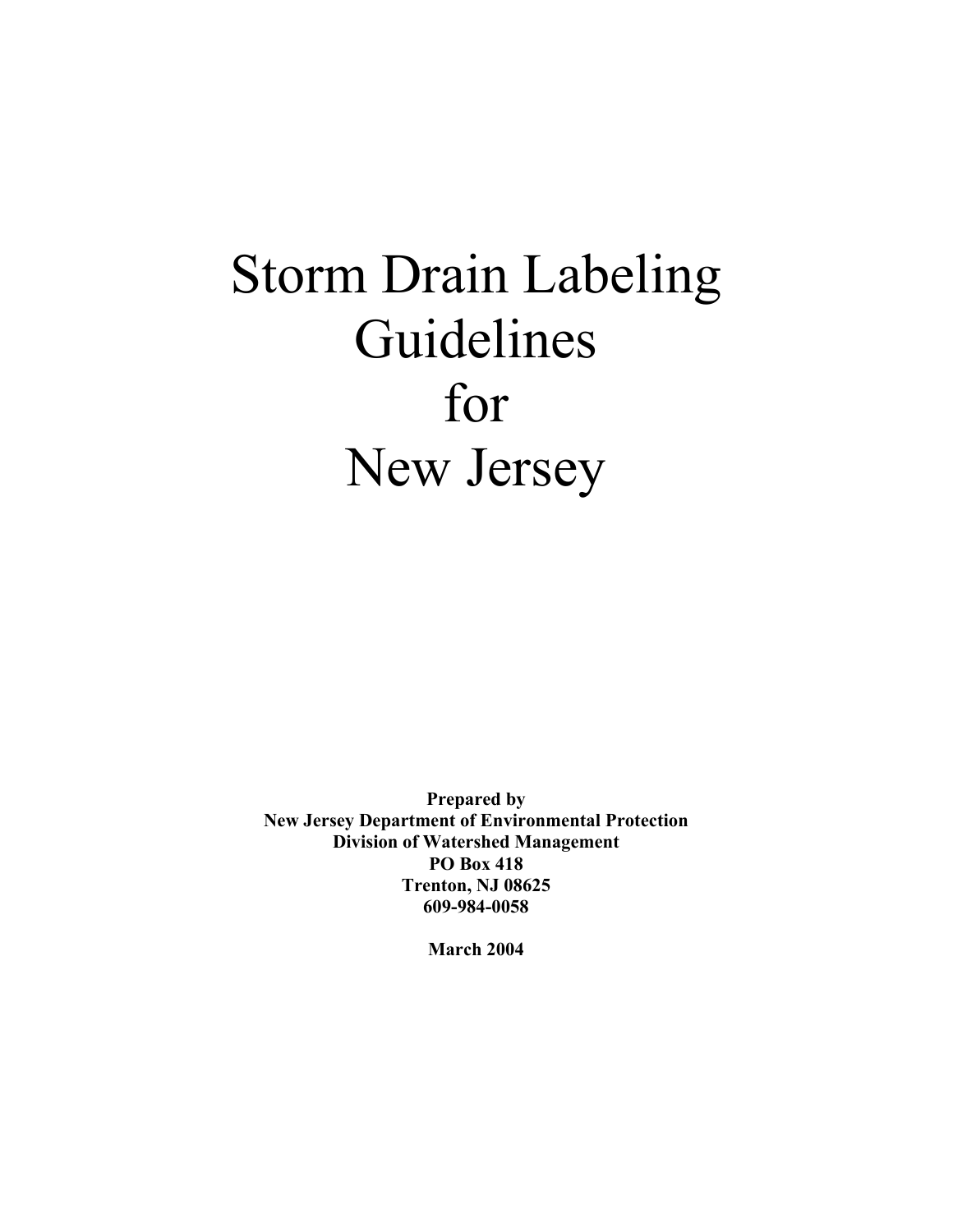# Storm Drain Labeling Guidelines for New Jersey

# Table of Contents

|                                     | 2  |
|-------------------------------------|----|
|                                     | 2  |
| <b>Preparation before the event</b> |    |
| Week before the event               |    |
| Day of the event                    |    |
| Follow-up after the event           |    |
|                                     |    |
| <b>Storm Drain Stenciling Tips</b>  |    |
| <b>Storm Drain Marking Tips</b>     |    |
| NonPoint Source Pollution Tips      | 8  |
| Resources Available at NJDEP        | 10 |
|                                     | 12 |
|                                     | 17 |
|                                     | 18 |

# *Acknowledgements*

*This guide is compilation of several guides and other materials that are already in existence. Many thanks to the following organizations:* 

*Partnership for the Delaware Estuary Whippany River Watershed Partnership United States Environmental Protection Agency*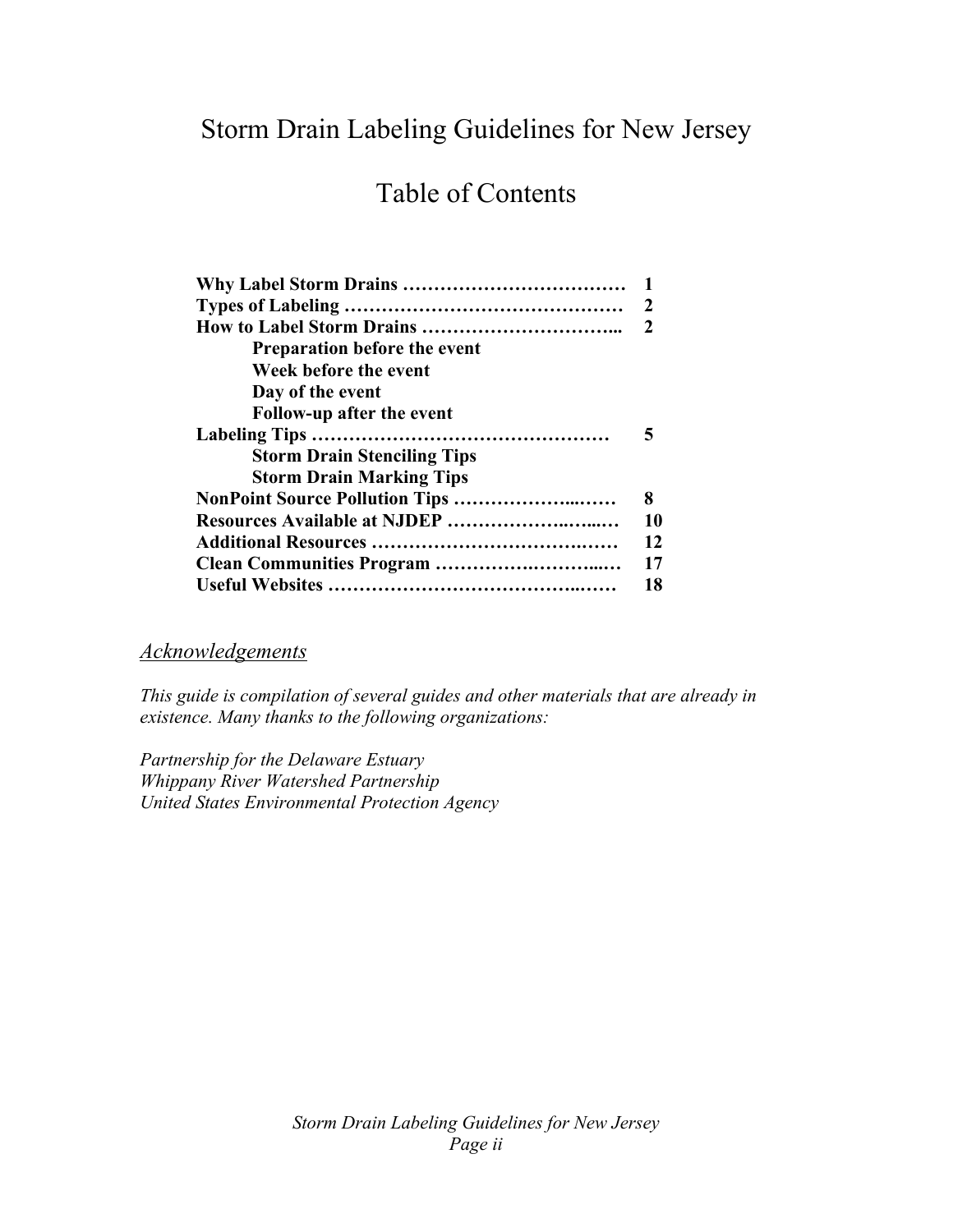# **Storm Drain Labeling Guidelines for New Jersey**

# **Why Label Storm Drains?**

Storm drain labeling is a great way to make people in your community more aware of nonpoint source pollution and polluted runoff. Nonpoint Source Pollution, or people pollution, is a contamination of our ground water, waterways, and ocean that results from everyday activities such as fertilizing the lawn, walking pets, changing motor oil and littering. With each rainfall, pollutants generated by these activities are washed into storm drains that flow into our waterways and ocean. Polluted runoff is stormwater contaminated by nonpoint source pollution. It harms local waterways, which we rely on for recreation and drinking water.

Residents may not be aware that most storm drains empty directly into local waterways, without treatment. Some individuals may view storm drains as trash receptacles for trash, used motor oil, leftover paint, pet waste or other pollutants. Storm drain labeling serves as an educational tool to remind people about the connection between storm drains and local waterbodies.

By labeling storm drains we can make everyone more aware of the nonpoint source pollution and polluted runoff. This is one step in educating people so that they can change their attitudes and behaviors that contribute to the problem.

Storm drain inlet labeling is also a requirement of New Jersey's new municipal stormwater permitting program. All Tier A municipalities are required to establish a storm drain inlet labeling program and label all storm drain inlets that are along municipal streets with sidewalks, and all storm drains within plazas, parking areas, or maintenance yards operated by the municipality. This program establishes a schedule for labeling, develops a long term maintenance plan and when possible coordinates the efforts with watershed groups and volunteer organizations. On an annual basis, these Tier A municipalities must identify the number of storm drains labeled. For more information on this program, visit [www.njstormwater.org](http://www.njstormwater.org/) or call 609-633-7021.

A key factor in the success of a storm drain labeling program is visibility. Publicity in the local media about the event and volunteer participation in the event greatly increases the value of the labeling program as an educational tool. Municipalities are not required to use volunteers or seek media attention, but these activities do greatly improve the overall value of the program. Municipalities may opt to label the storm drains themselves or organize the storm drain labeling activities of local volunteers.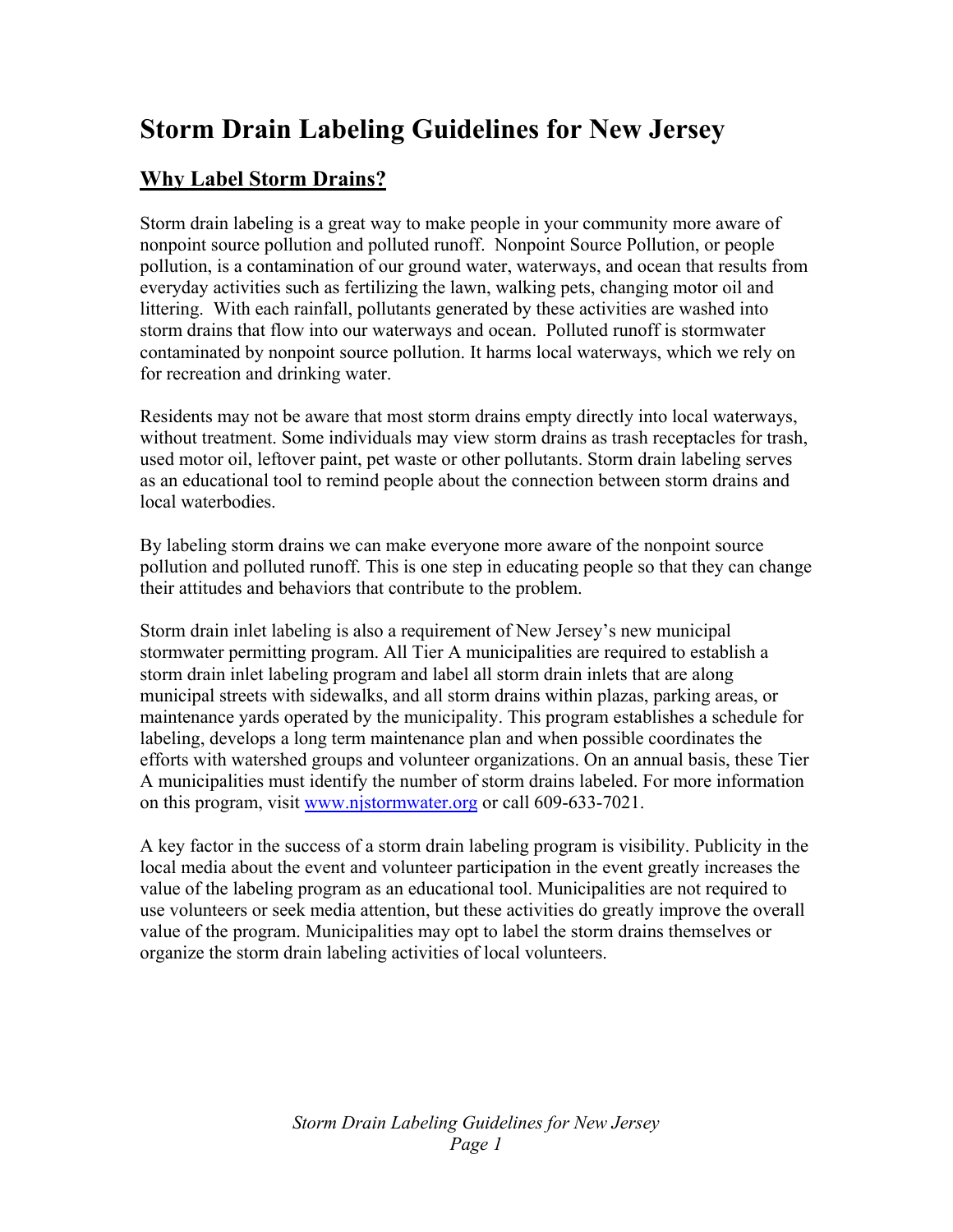# **Types of Labeling**

There are two types of storm drain labeling that can be done, stenciling with paint or gluing storm drain markers. Stenciling involves using a stencil and paint to label the drain. This type of marking has been used since early 1990s. The paint generally lasts up to 2 years, depending on weather and traffic conditions. Marking involves gluing a purchased marker to the storm drain. This method may last up to 10 years.

In determining which type of labeling to use, consider the cost of materials and how long they will last. Stenciling costs less initially and lasts a shorter time than markers which costs more initially but last longer. Another consideration is the educational value of the actual labeling process for the participants and residents. Since stenciling is done more frequently, it provides a more frequent reminder about polluted runoff.

# **How to Label Storm Drains**

Below we have outlined the various tasks necessary to conduct a successful labeling event. At each event there are unique circumstances that come up and must be addressed by the organizers. A coordinator should be designated to oversee the event.

# **Preparation before the Event**

- 1. Form an organizing committee and designate tasks.
- 2. Determine whether or not you will use stencils or markers. Determine what your stencils or markers will say and whether or not you want to include a graphic such as a fish, turtle, heron or crab. Some suggested messages are: "NO DUMPING – DRAINS TO RIVER, "ONLY RAIN DOWN THE STORM DRAIN," and "DUMP NO WASTE – DRAINS LOCAL WATERWAY." These messages can be customized to include the names of local waterbodies. In addition, you may wish to print the message in other languages depending on the community. Spanish is included as a standard on some markers.
- 3. Determine whether you will be purchasing materials or looking for donations. Include time to manufacture the markers or stencils in your timeline.
- 4. Identify your targeted area for labeling. Survey the area to locate the storm drains and determine how many there are. This information will determine how many labels you will need to buy and how many people will be involved in the event.
- 5. Select a date and a rain date for the event. Select the time and meeting location for the event.
	- a. Find out if there are any other events planned for that time period that might conflict or compliment your labeling event. A litter clean-up by the local environmental commission or flower planting by the garden club would compliment your labeling.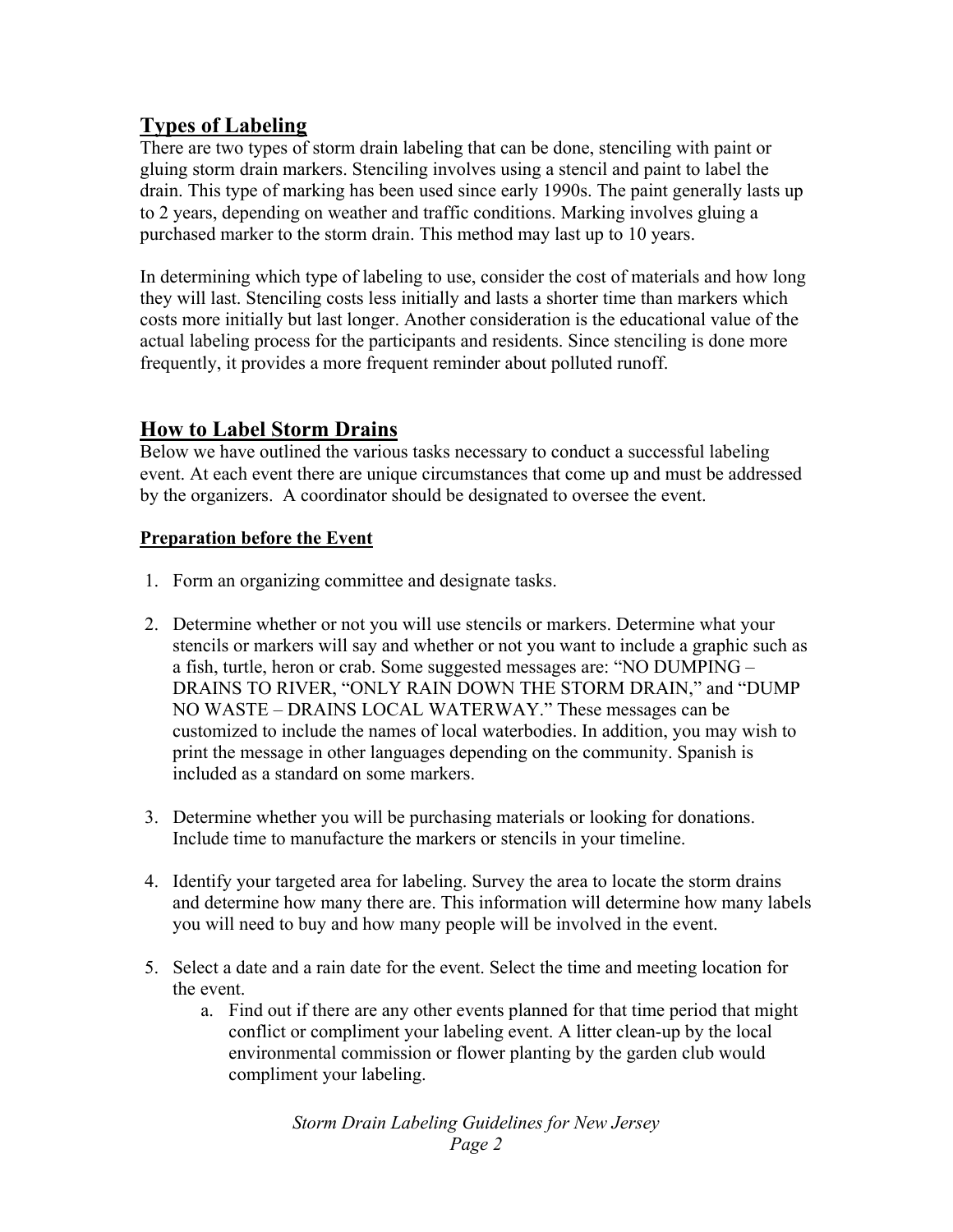- b. The pavement or storm drain structure must be over 50 degrees for marking so that the adhesives will work properly. The surface must be dry for either stencils or markers.
- 6. Obtain written permission from your county or municipality to conduct the labeling. Call your county or municipality to find out the appropriate person or department to obtain permission from, usually the public works, highway or sewage authority. Ask them for a map of storm drains that you have permission to label.
- 7. In order to involve more volunteers, call various groups in your school and neighborhood to find out if they would be interested in participating. Consider involving your local AmeriCorps New Jersey Watershed Ambassador (See Resources Available at NJDEP section).
- 8. Prepare a promotional flyer to distribute to potential volunteers. You may want to invite friends, family, school clubs, youth groups, community organizations and neighbors. It may be beneficial to call these groups and/or make a presentation at one of their meetings.
- 9. Request support from local businesses to provide refreshments either before or after the event. Local businesses may also wish to contribute stenciling supplies (garbage bags, paint, brushes, gloves, etc.).
- 10. Invite community leaders including elected officials to participate in the event.
- 11. Acquire or prepare an informational flier to hand out during the event. Many materials are available for no or low cost from government agencies such as the NJ Department of Environmental Protection, local environmental groups or watershed associations (See Resource Section at the back of this booklet).
- 12. Prepare a press alert at least two weeks prior to the event and send it to the local media. Follow-up by calling the reporters and editors before the event.
- 13. Survey the area before the event to familiarize yourself with it. Note any safety concerns.

## **Week before the event**

- 14. Make sure all materials are on hand. Prepare packets of supplies and information for each of your teams. Include a map of their area to label. Prepare sign-in sheets, name tags, and copies.
- 15. Make follow-up phone calls to confirm volunteers. Advise them of who to call in case of inclement weather. Make sure they know the time and location for the event.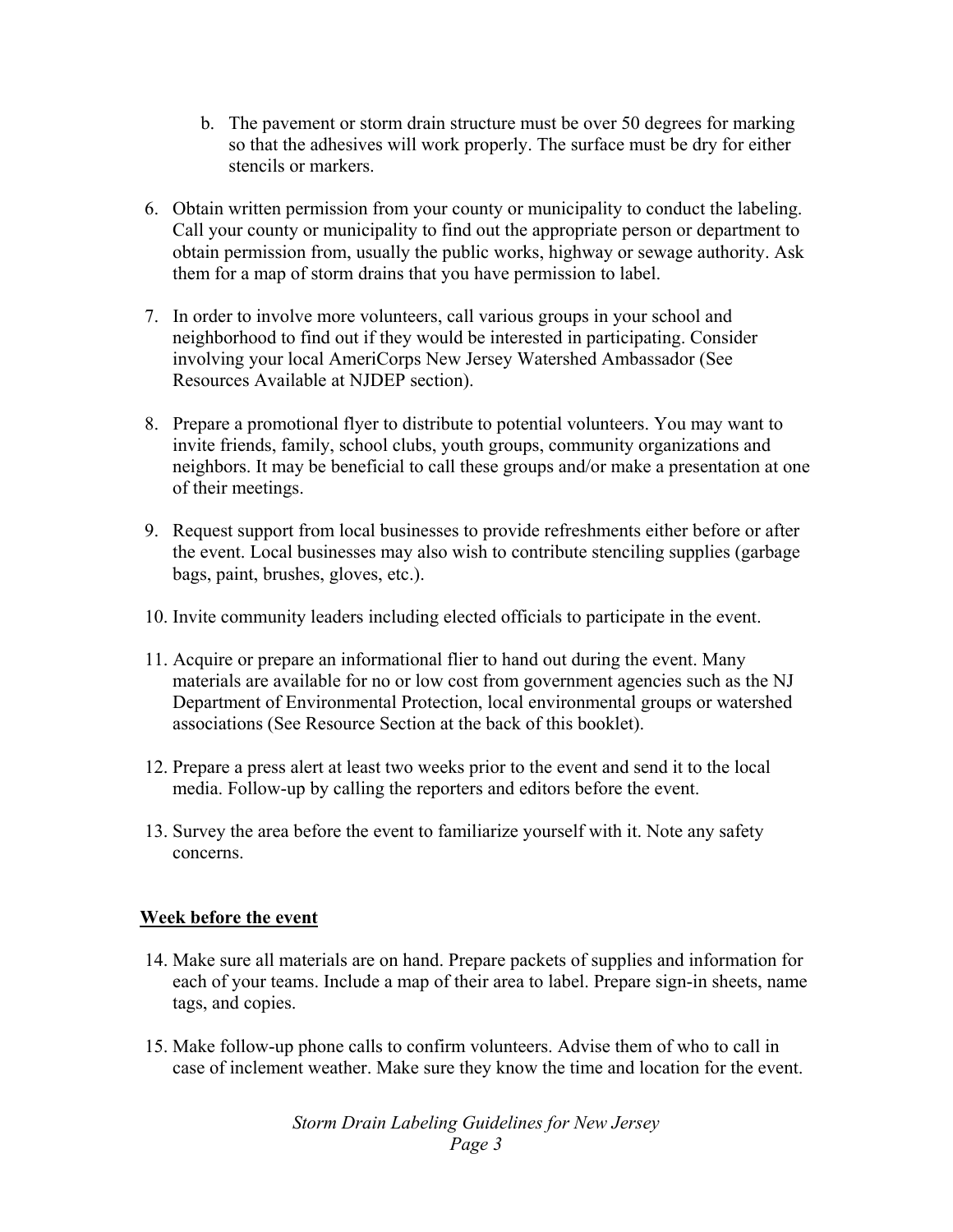- 16. Confirm refreshments if you are providing them.
- 17. Make follow up phone calls to the news media and local officials.

# **Day of the Event**

- 1. Plan to arrive early to allow time to set-up before volunteers arrive.
- 2. Register volunteers. Allow about 30 minutes for registration and refreshments.
- 3. Give an overview of the day and why their work is important.
- 4. Divide volunteers into teams. Assign a team leader. Teams should be composed of 4 to 6 people. Make sure they have enough supplies for the area they will cover. Go over safety considerations.
- 5. Give volunteers a lesson on how to label the storm drain.
- 6. Send teams out to different areas, making sure that each team is clear on what area they are to stencil. Give them a specific time to return.
- 7. Take photographs of the event in order to document it and/or use them in a postevent press release.
- 8. When they return, collect leftover supplies. Dispose of any collected trash and recyclables properly.
- 9. Ask volunteers for feedback on the event. Provide refreshments if appropriate.

# **Follow-up after the Event**

- 1. Send thank you letters to volunteers, businesses, supporters and any others that assisted you in the project.
- 2. Send a post-event press release to the local media. Include photographs of the actual event. Be sure to mention volunteer groups, sponsors and community leaders that were involved in the event.
- 3. Put together a summary of the event and provide it to your municipality.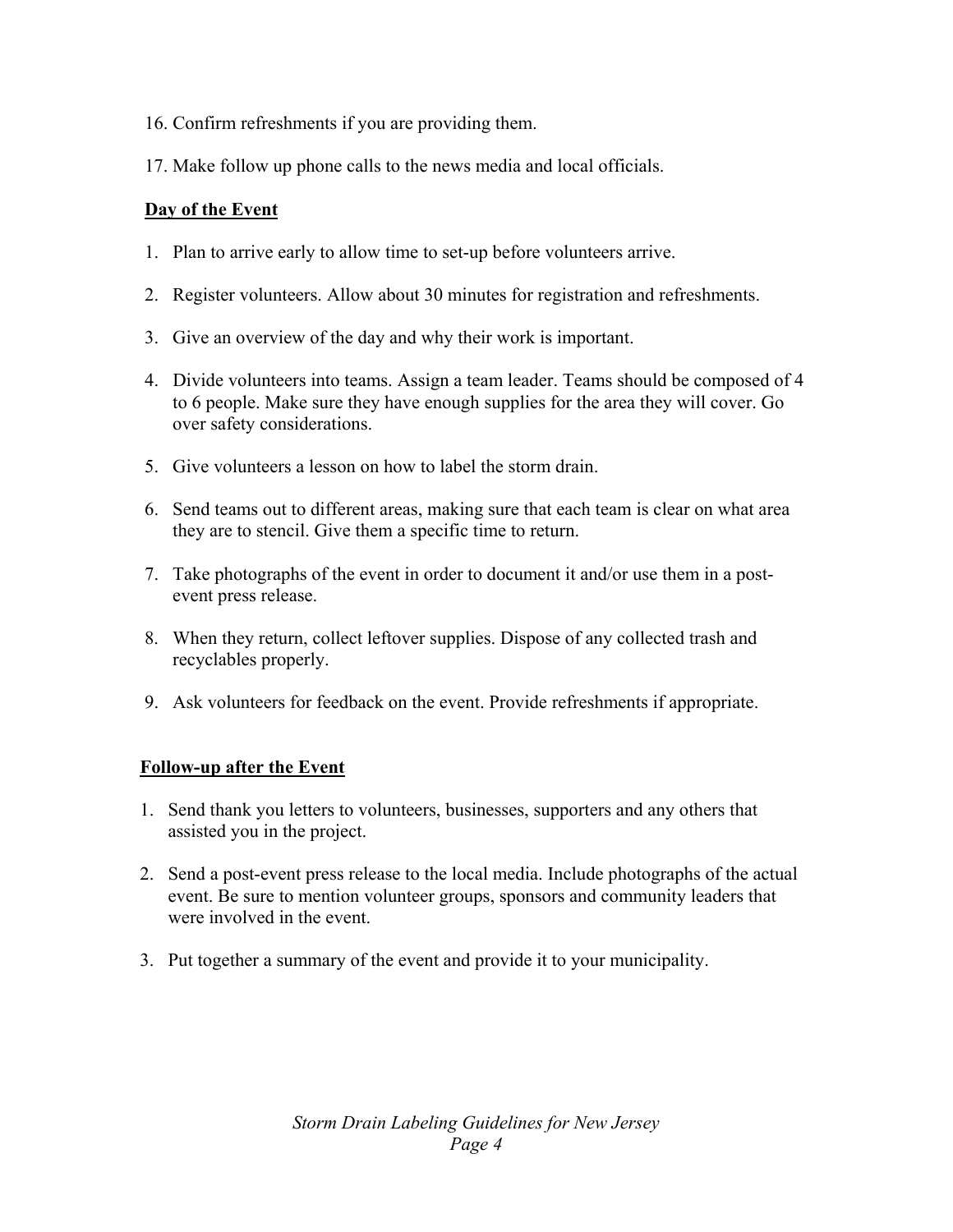# **Labeling Tips**

All surfaces must be dry for either stenciling or marking.

Remember while working in or near the street, there is inherent risk. Be very cautious of passing cars, especially if you are working with children. Consider wearing brightlycolored safety vests, using traffic cones to protect your team and assigning a team member to serve as look-out for traffic.

# **Storm Drain Stenciling Tips**

*Supplies you will need:* 

- **Stencils**
- **Latex paint**
- **Foam brushes**
- **Safety Vests**
- **Educational flyers**
- **Gloves\***
- **Paint stirrer**
- **Wire brushes or brooms**
- **Dustpans**
- **Newspapers or rags**
- **Trash bags**

#### *Remember:*

- A little paint goes a long way!! Using too much blurs the stencil image.
- Try to stencil in area where cars will not be driving directly on the paint. This greatly shortens the life of the paint.

## *How to stencil:*

- o Use a wire brush or broom to clear away any loose debris from the spot where the stencil will be placed. Pull weeds if necessary. Put debris in garbage bags and dispose of it properly. Keep recyclables separate and recycle any items that can be recycled.
- o Designate one team member as the safety person to look out for vehicles.
- o Have two team members hold down the stencil firmly on the street in front of or behind the storm drain. A third team member can gently sponge or brush paint onto the stencil. You do not need to soak the brush. The less paint you use the more control you will have in painting a clearly legible message. When using the foam brush, press straight up and down on the street to apply the paint. Wiping side to side will cause the paint to get trapped under the stencil blurring the message. All three of these team members should wear gloves.
- $\circ$  Once painting is completed, lift the stencil straight up to prevent smearing.
- o While some team members are stenciling, others may hand out educational flyers to people passing by or to nearby businesses in the vicinity of the stenciled areas.

*\*Please note that many people have allergic reactions to latex gloves. Check with your team members before distributing them if you use latex gloves.*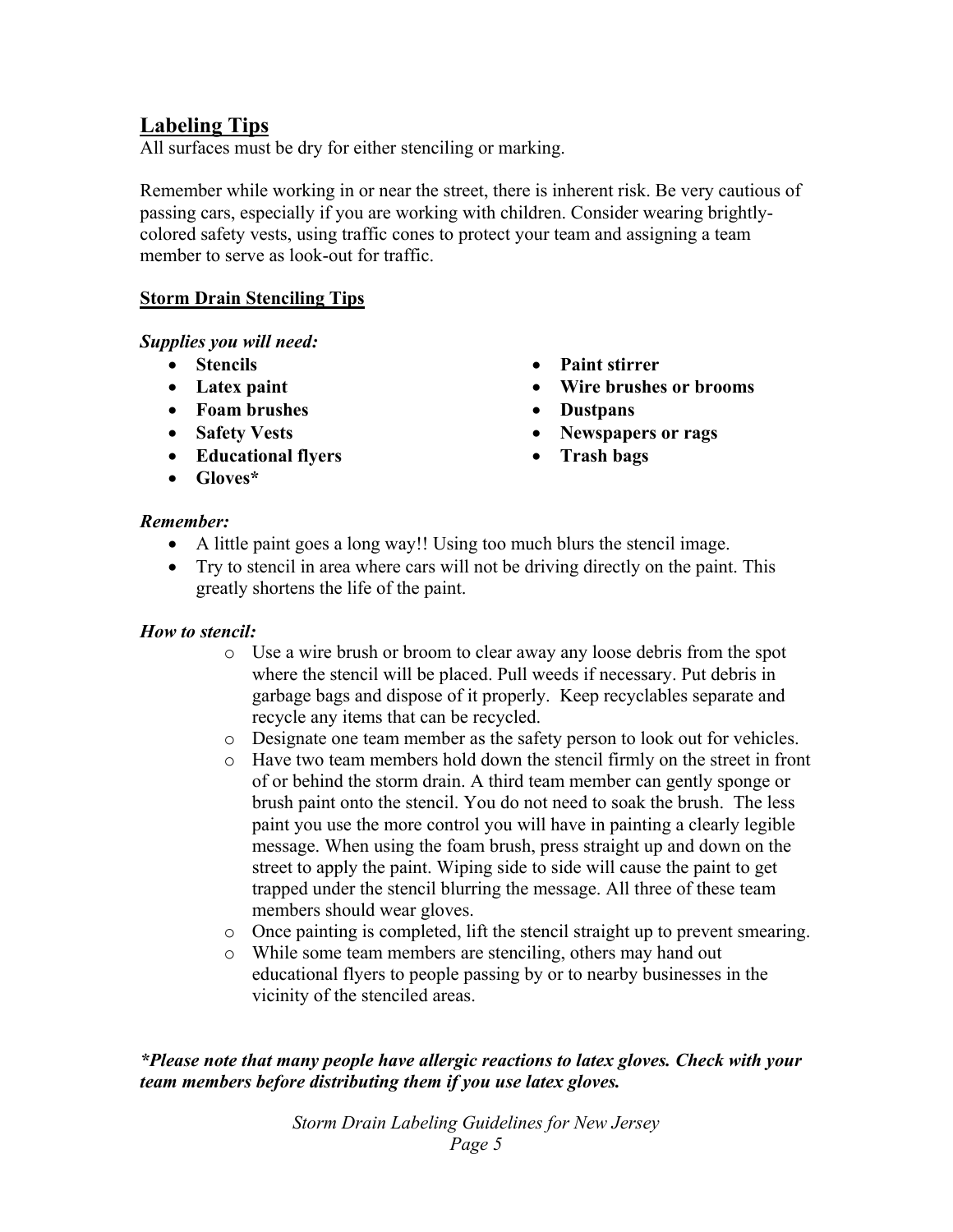# **Storm Drain Marking Tips**

*Supplies you will need:* 

- **Markers**
- **Adhesive**
- **Safety Vests**
- **Educational flyers**
- **Gloves\***
- **Wire brushes or brooms**
- **Dustpans**
- **Newspapers or rags**
- **Trash bags**

## *Remember:*

- Try to place the marker in area where cars will not be driving directly on it. This can greatly shorten the life of the marker.
- Surface temperatures must be over 50 degrees for most of the adhesives used to seal properly.

## *How to apply a marker:*

- o Use a wire brush or broom to clear away any loose debris from the spot where the stencil will be placed. Pull weeds if necessary. Put debris in garbage bags and dispose of it properly. Keep recyclables separate and recycle any items that can be recycled.
- o Designate one team member as the safety person to look out for vehicles.
- o Have two team members apply the adhesive in a spiral pattern on the back of the marker. Be sure to wear gloves.
- o Apply the marker to the cleaned area. Press down hard to insure a proper seal with the adhesive under the entire surface of the marker.
- o While some team members are applying markers, others may hand out educational flyers to people passing by or to nearby businesses in the vicinity of the stenciled areas.

*\*Please note that many people have allergic reactions to latex gloves. Check with your team members before distributing them if you use latex gloves*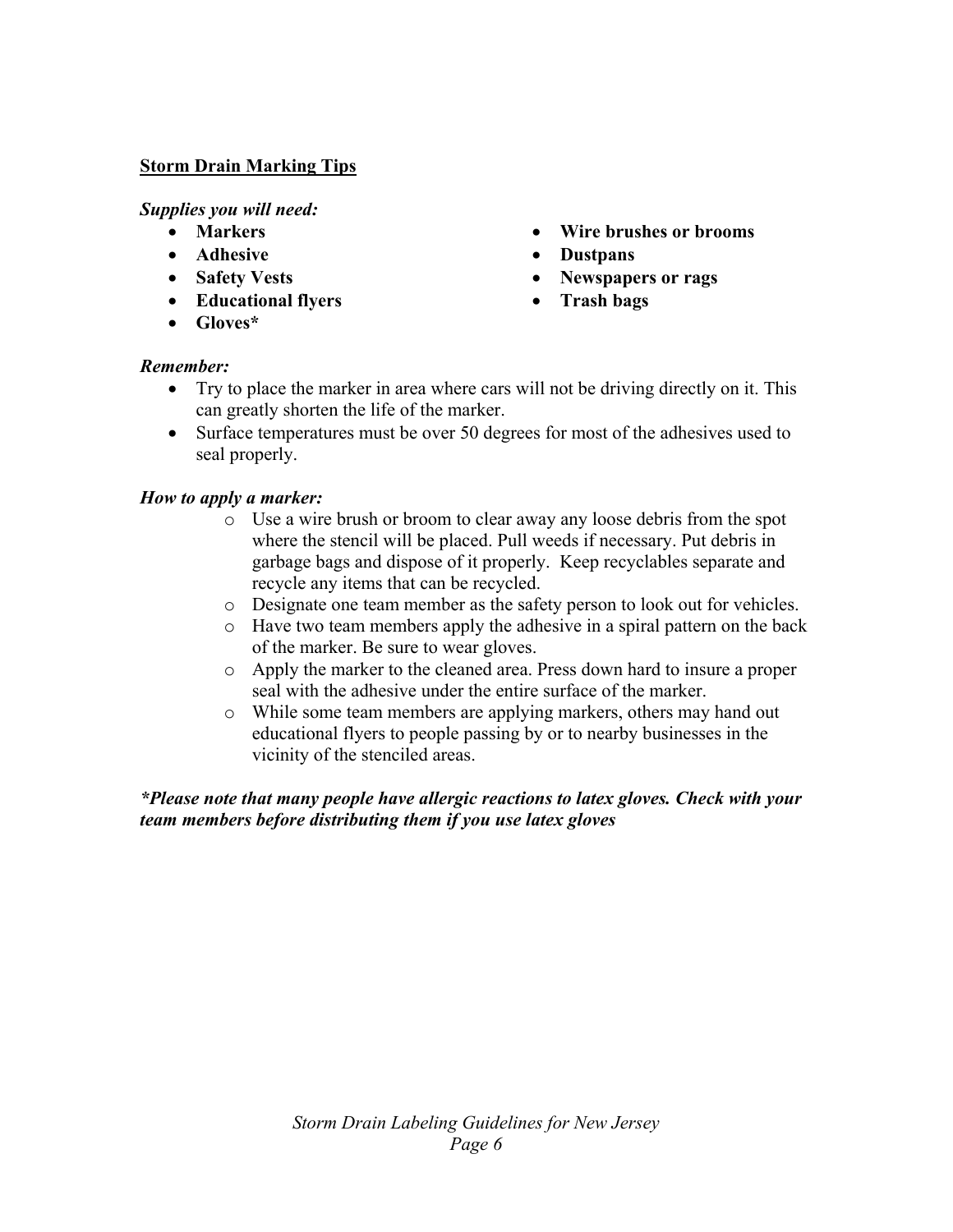Storm drain markers are available from two sources: This information does not constitute an endorsement by the NJDEP of either of these manufacturers.

ACP International 1010 Oakmead Arlington, Texas 76011 817-640-0992 [www.acpinternational.com](http://www.acpinternational.com/)

das Manufacturing 3610 Cinnamon Trace Drive Valrico, Florida 33594 800-549-6024 [www.dasmanufacturing.com](http://www.dasmanufacturing.com/)

For storm drain stencils, you may purchase stencil materials locally and create your own OR purchase pre-cut or custom stencils from:

Earthwater Stencils Rochester, Washington (360) 956-3774 [www.earthwater-stencils.com](http://www.earthwater-stencils.com/)

**In addition, check with watershed association and environmental groups listed in the Additional Resources Section. They may have customized labels or markers for your watershed.**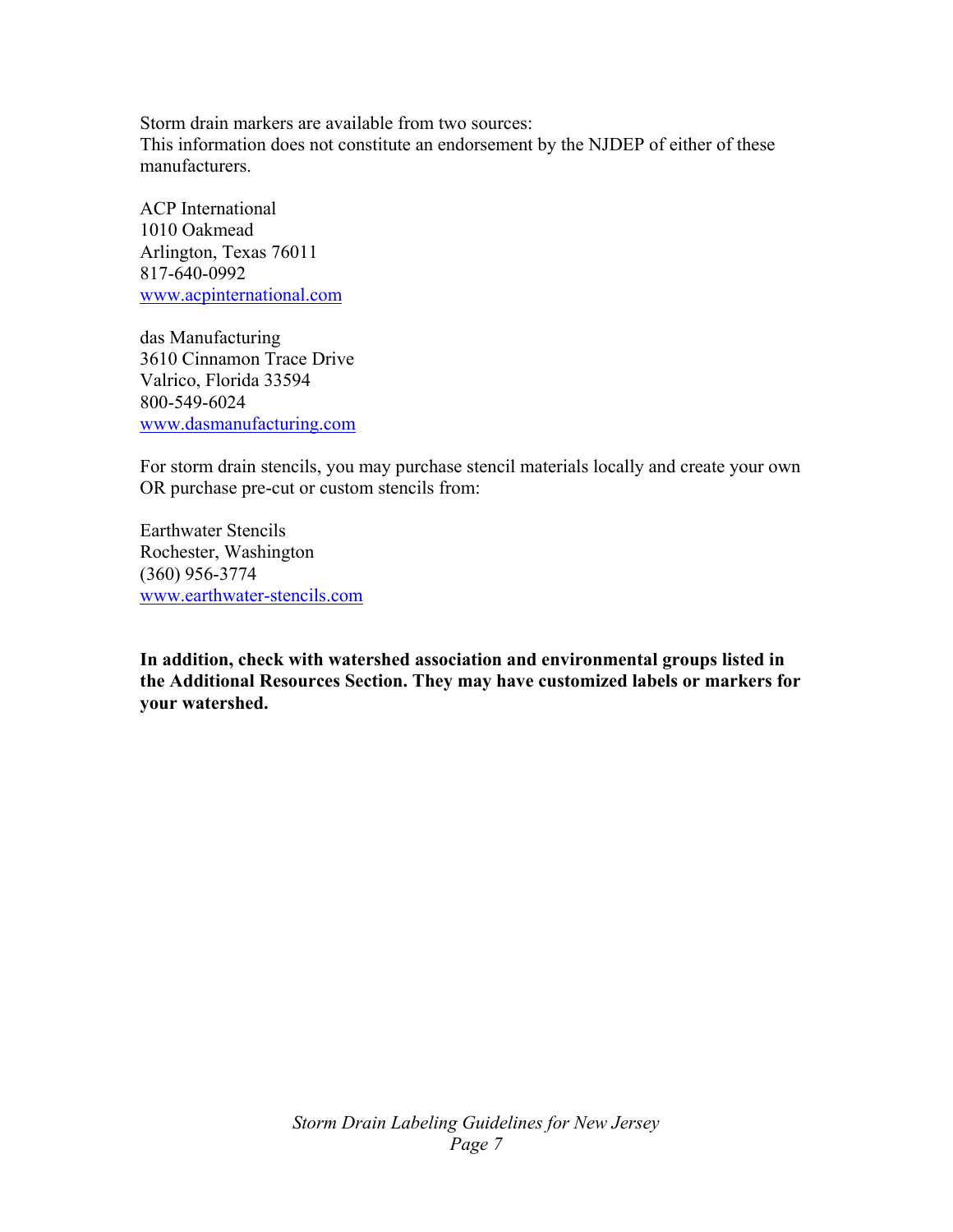# **NonPoint Source Pollution Tips**

*Information in this section can be used in preparation of an educational flyer to distribute while labeling. Check with your local watershed association or environmental group listed in the Additional Resources Section for local educational materials.* 

Nonpoint Source Pollution is the contamination of our ground water, waterways, and ocean that results from everyday activities such as fertilizing the lawn, walking pets, changing motor oil and littering. With each rainfall, pollutants generated by these activities are washed into storm drains that flow into our waterways and ocean. They also can soak into the ground contaminating the ground water below.

Each one of us, whether we know it or not, contributes to nonpoint source pollution through our daily activities. As a result, nonpoint source pollution is the BIGGEST threat to many of our ponds, creeks, lakes, wells, streams, rivers and bays, our ground water and the ocean.

The collective impact of nonpoint source pollution threatens aquatic and marine life, recreational water activities, the fishing industry, tourism and our precious drinking water resources. Ultimately, the cost becomes the burden of every New Jersey resident.

But there's good news - in our everyday activities we can stop nonpoint source pollution and keep our environment clean. Simple changes in YOUR daily lifestyle can make a tremendous difference in the quality of New Jersey's water resources. Here are just a few ways you can reduce nonpoint source pollution.

**LITTER:** Place litter, including cigarette butts and fast food containers, in trash receptacles. Never throw litter in streets or down storm drains. Recycle as much as possible.

**FERTILIZERS:** Fertilizers contain nitrates and phosphates that, in abundance, cause blooms of algae that can lead to fish kills. Avoid the overuse of fertilizers and do not apply them before a heavy rainfall.

**PESTICIDES:** Many household products made to exterminate pests also are toxic to humans, animals, aquatic organisms and plants. Use alternatives whenever possible. If you do use a pesticide, follow the label directions carefully.

**HOUSEHOLD HAZARDOUS PRODUCTS:** Many common household products (paint thinners, moth balls, drain and oven cleaners, to name a few) contain toxic ingredients. When improperly used or discarded, these products are a threat to public health and the environment. Do not discard with the regular household trash. Use natural and less toxic alternatives whenever possible. Contact your County Solid Waste Management Office for information regarding household hazardous waste collection in your area.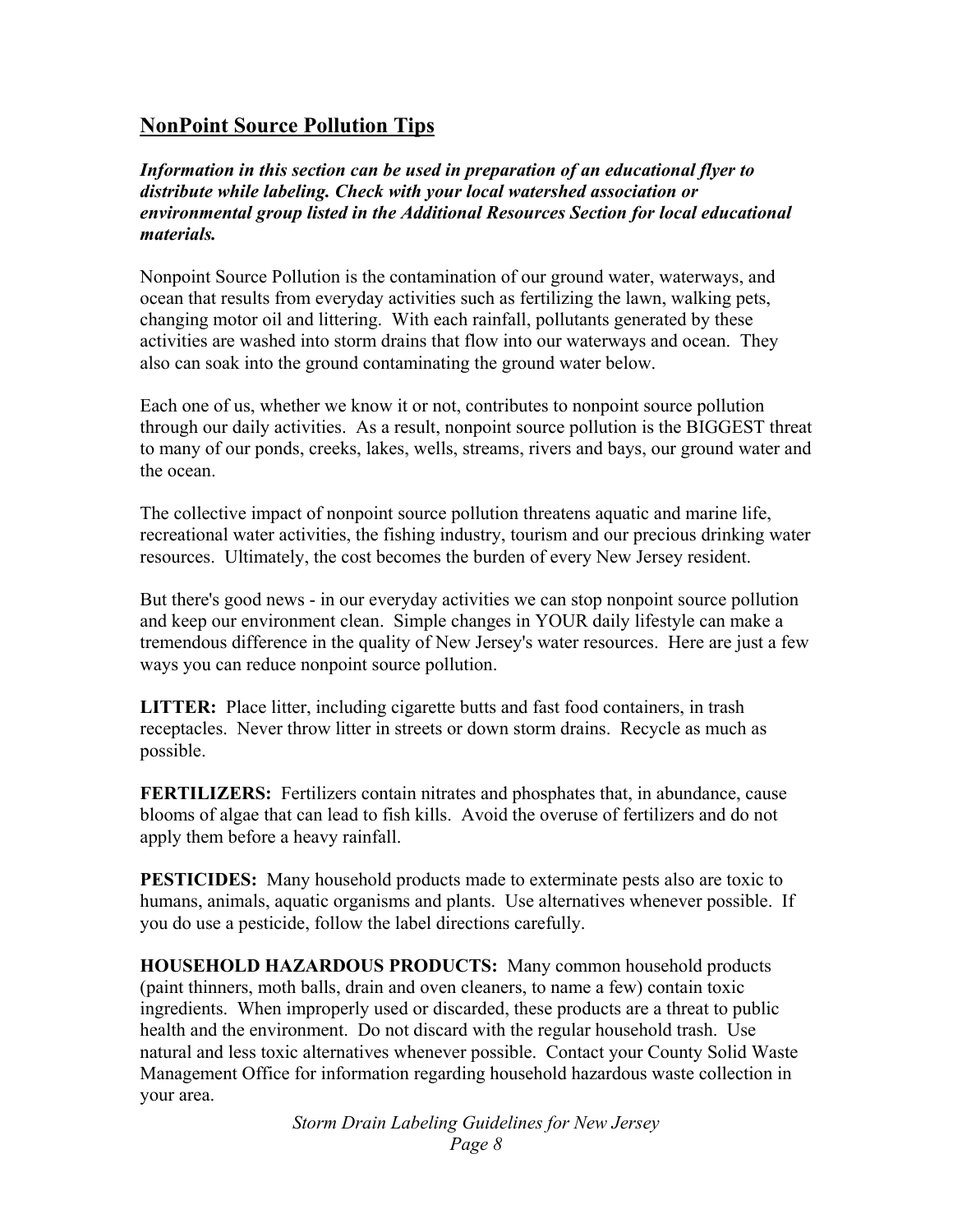**MOTOR OIL:** Used motor oil contains toxic chemicals that are harmful to animals, humans and fish. Do not dump used motor oil down storm drains or on the ground. Recycle all used motor oil by taking it to a local public or private recycling center.

**CAR WASHING:** Wash your car only when necessary. Consider using a commercial car wash that recycles its wash water. Like fertilizers, many car detergents contain phosphate. If you wash your car at home, use a non-phosphate detergent.

**PET WASTE:** Animal wastes contain bacteria and viruses that can contaminate shellfish and cause the closing of bathing beaches. Pet owners should use newspaper, bags or scoopers to pick up after pets and dispose of wastes in the garbage or toilet.

**SEPTIC SYSTEMS:** An improperly working septic system can contaminate ground water and create public health problems. Avoid adding unnecessary grease, household hazardous products and solids to your septic system. Inspect your tank annually and pump it out every three to five years depending on its use.

**BOAT DISCHARGES:** Dumping boat sewage overboard introduces bacteria and viruses into the water. Boat owners should always use marine sanitation devices and pump-out facilities at marinas.

As you can see, these suggestions are simple and easy to apply to your daily lifestyle. Making your commitment to change at least one habit can result in benefits that will be shared by all of us and add to the health and beauty of New Jersey's water resources.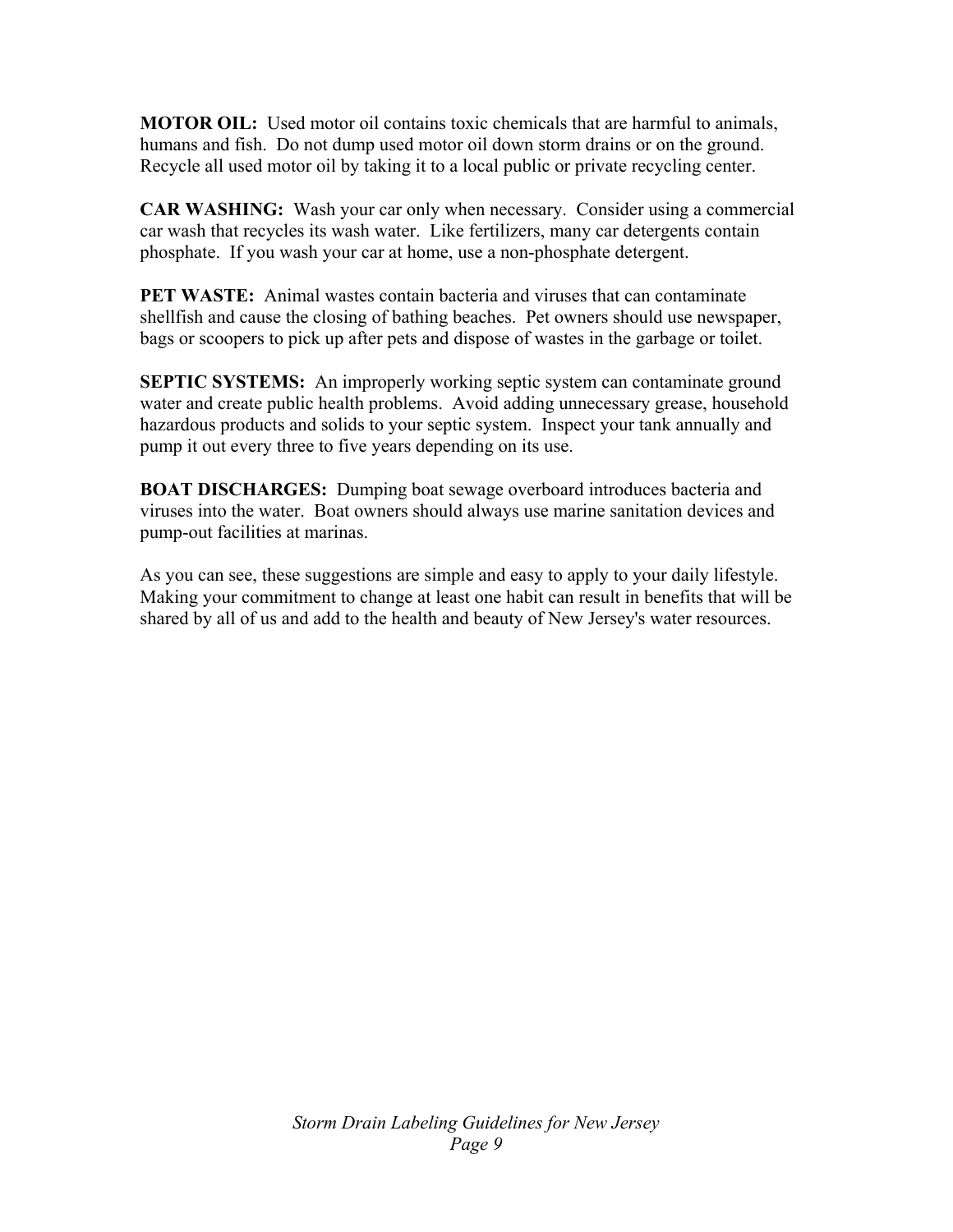# **Resources Available at NJDEP**

*These resources are available through the NJDEP Division of Watershed Management and are provided for low or no cost. Please call 609-292-2113 or visit www.nj.gov/dep/watershedmgt* 

#### **The New Jersey Watershed Ambassadors Program**

The New Jersey Watershed Ambassadors Program is a community-oriented AmeriCorps environmental program designed to raise awareness about water issues in New Jersey. Through this program, AmeriCorps members are placed across the state to serve their local communities. Watershed Ambassadors monitor the rivers of New Jersey through River Assessment and Biological Assessment volunteer monitoring protocols. Watershed Ambassadors also make interactive presentations to community organizations and schools. They also organize and participate in stewardship projects such as storm drain stenciling, litter clean-ups and restoration projects.

#### **Project WET (Water Education for Teachers)**

Project WET is a nationally renowned program that offers teachers a better understanding about the world's water resources through hands-on, multi-disciplinary lessons. Project WET is the only program that teaches about the importance and value of water in our every day life with formal and non-formal educators while offering specialized programs about New Jersey's water resources and watersheds. NJ Project WET is a well-rounded program that focuses on water supply, water quality, water conservation, watershed management, land use planning and wetlands. Project WET provides educators with accurate insight into critical water issues while offering a large selection of creative teaching strategies.

In addition to workshops, NJ Project WET reaches another 5,000 students annually and an estimated 12,000 parents, volunteers, educators and administrators through its Water Festival Grant Program. A Water Festival is a one-day celebration of water with a focus on a school's watershed. Students participate in a series of learning stations that examine water use over time, water's role in shaping our country, what a watershed is, how water is cleaned and used again, how a molecule travels through the water cycle and much more. The festivals involve the community and attract positive media attention that reaches thousands of people across the state.

NJ Project WET offers a unique learning opportunity for high school students and teachers through its Watershed Stewards Program. This program focuses on a weekend leadership workshop for a high school team of four or five students. They are provided instruction and training in watershed topics and team-building experiences that prepare them to focus on a watershed service project that will address an environmental concern. Each Watershed Steward Team must work with three community organizations and solicit another 20 volunteers to assist with the project. Participants receive a small grant to conduct a Watershed Steward Project.

#### **Harbor Watershed / Urban Fishing Program**

The goal of the Urban Fishing Program is to educate young students living in the Newark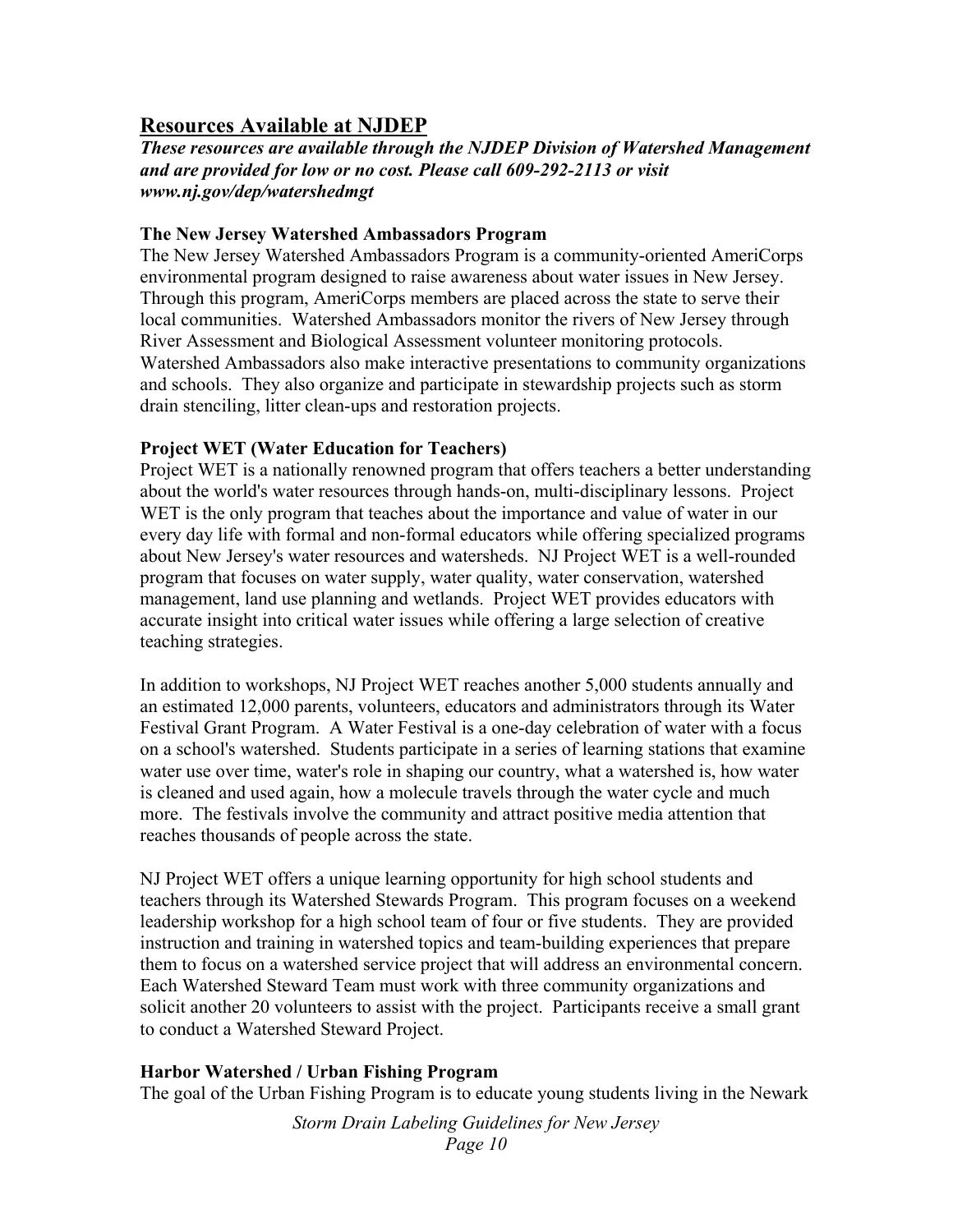Bay Complex about the hazards of eating contaminated fish and help them to discover the beauty of the great natural resource. Students who participate in the program sample recreational opportunities that the bay has to offer while learning how to be responsible citizens within the estuary. The students experience four days of intense yet enjoyable instruction related to the Newark Bay Complex. Throughout the four days students are given hands-on experiences such as fishing, water monitoring, eco-cruising and community clean-ups which will endure with them over a lifetime. The program also includes a storm drain marking program that can help municipalities fulfill their stormwater permitting requirements.

## **Clean Water Raingers Program**

This program offers educators a number of teaching materials for their students as well as background information on watersheds and nonpoint source pollution. Educators who participate in the Clean Waters Raingers Program are provided with free booklets and associated materials for their elementary school age students. The *Clean Water Raingers Coloring Book*, *How to be a Clean Water Rainger Booklet* and the *Clean Water Raingers stickers* are also popular giveaways at family oriented events and festivals. These publications are also available online on the Department's environmental education web page.

# **Volunteer Monitoring Program - Watershed Watch**

The Division has begun to implement a Volunteer Monitoring Program over the last several years. Volunteers are being encouraged to assess their local waterways using visual surveys or benthic macroinvertebrate studies. The Watershed Watch Network, comprised of volunteer monitors from across the state, works with the Department to better coordinate and improve the data collected by volunteers.

## **Publications**

The DWM produces a number of stormwater related publications that are available for free distribution to municipalities, watershed associations, environmental groups or other organizations. These include *What's A Watershed?* Brochure, *New Jersey's Watersheds*  Poster, and *Watershed Focus* Newsletter.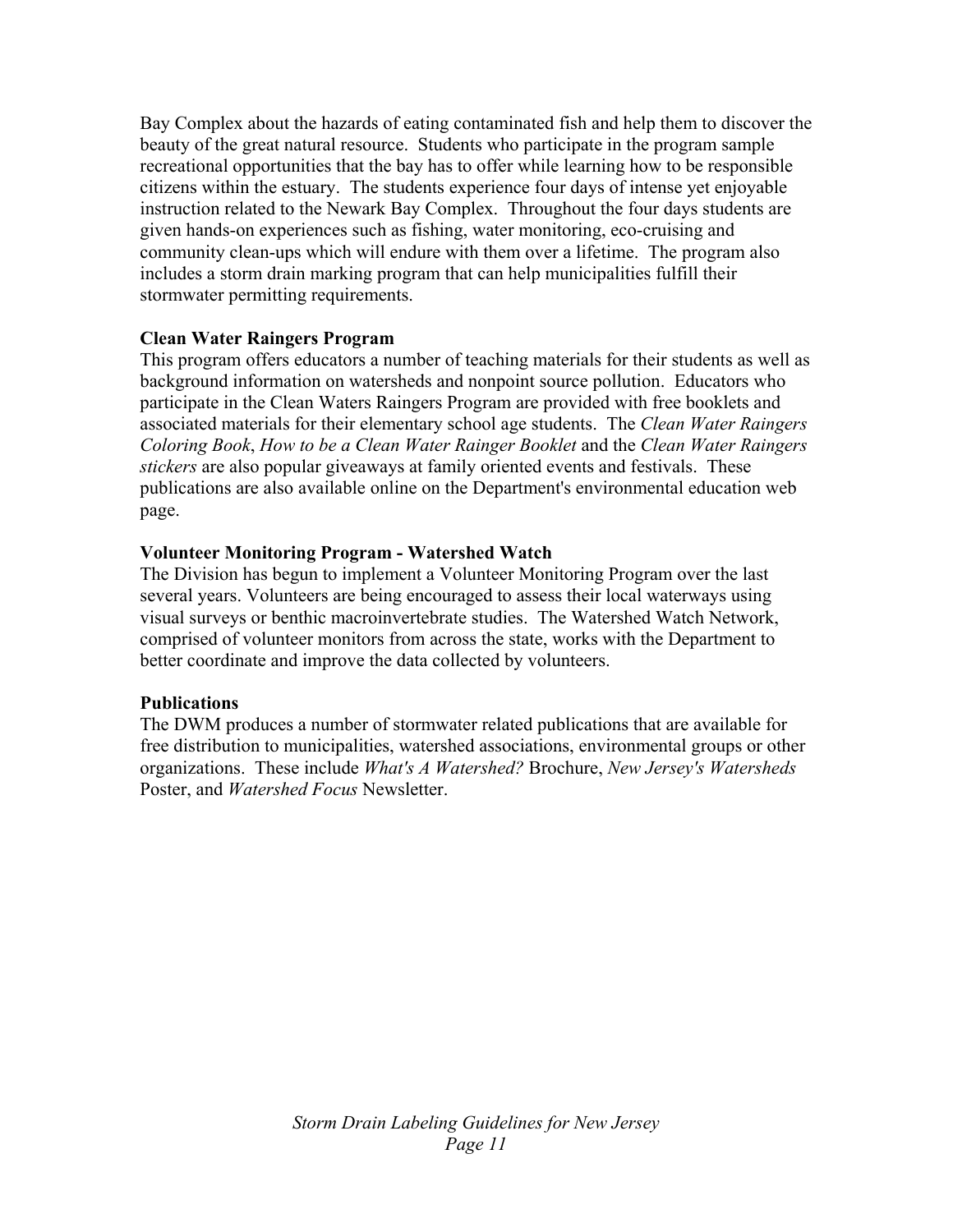# **Additional Resources**

There are many government agencies, environmental groups, and watershed association that have resources to help you. They can help you organize an event, provide volunteers, or provide educational resources. Please contact organizations in your area.

# **New Jersey Department of Environmental Protection Division of Watershed Management**

PO Box 418 Trenton, NJ 08625-0418 609-292-2113 [www.nj.gov/dep/watershedmgt](http://www.nj.gov/dep/watershedmgt)

## **Alliance for a Living Ocean**

2007 Long Beach Boulevard North Beach Haven, NJ 08008 609-492-0222 [livingoceanalo@comcast.net](mailto:livingoceanalo@comcast.net) <http://www.livingocean.org/index.html>

## **Clean Ocean Action**

18 Hartshorn Drive PO Box 505 Highlands, NJ 07732 732-872-0111 [sandyhook@cleanoceanaction.org](mailto:sandyhook@cleanoceanaction.org) <http://www.cleanoceanaction.org/>

## **Great Swamp Watershed Association**

PO Box 300 New Vernon, NJ 07976 973-966-1900 [everything@greatswamp.org](mailto:jsomers@greatswamp.org) [http://www.greatswamp.org](http://www.greatswamp.org/)

## **Jacques Cousteau National Estuarine Research Reserve**

Jacques Cousteau Coastal Education Center 130 Great Bay Boulevard Tuckerton, NJ 08087 609-812-0649 weiss@imcs.rutgers.edu <http://www.jcnerr.org/> Lisa Weiss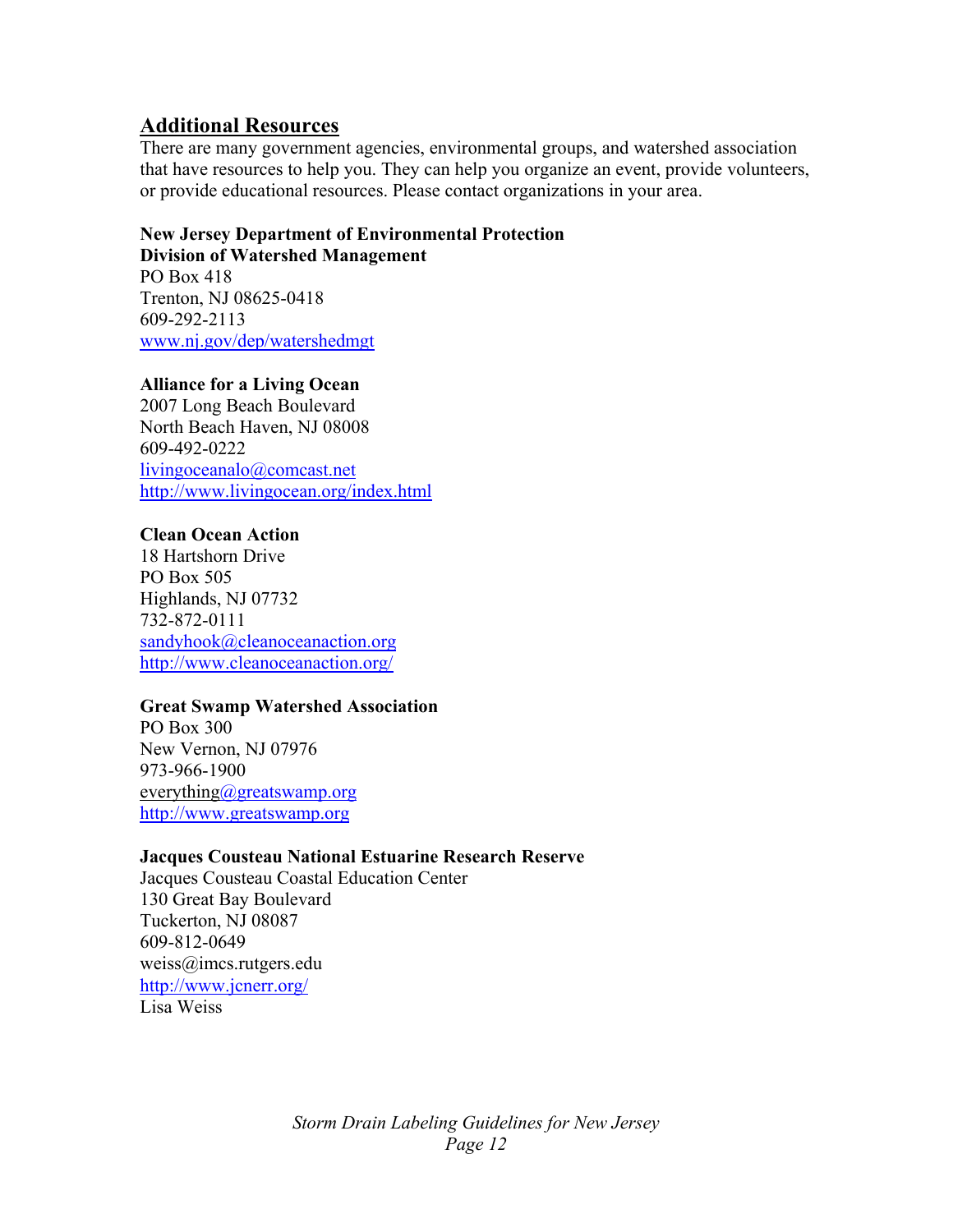#### **Monmouth Coastal Watersheds Partnership**

c/o Monmouth County Planning Board One East Main Street Freehold, NJ 07728 732-431-7460 Turner Shell <http://www.visitmonmouth.com/area12/>

#### **North Jersey Resource Conservation and Development Council**

54 Old Highway 22 Clinton, NJ 908-735-0733 [chall@northjerseyrcd.org](mailto:chall@northjerseyrcd.org) <http://www.northjerseyrcd.org/> Christine Hall

#### **Partnership for the Delaware Estuary**

1009 Philadelphia Pike Wilmington, DE 19809 1-800-445-4935 [partners@udel.edu](mailto:partners@udel.edu) [www.delawareestuary.org](http://www.delawareestuary.org/)

#### **Passaic River Coalition**

246 Madisonville Road Basking Ridge, N.J. 07920 908-766-7550 [prcwater@aol.com](mailto:prcwater@aol.com) <http://www.passaicriver.org/> Ella Filippone

#### **Pequannock River Coalition**

PO Box 392 Newfoundland, NJ 07435 973-492-3212 [pequannockguy@aol.com](mailto:pequannockguy@aol.com) Ross Kushner

#### **Pohatcong Creek Watershed Association**

256 Creek Road Phillipsburg, NJ 08865 (908) 213-1550 [www.pcwa.org](http://www.pcwa.org/)  Dawn Areia

#### **Pompeston Creek Watershed Association**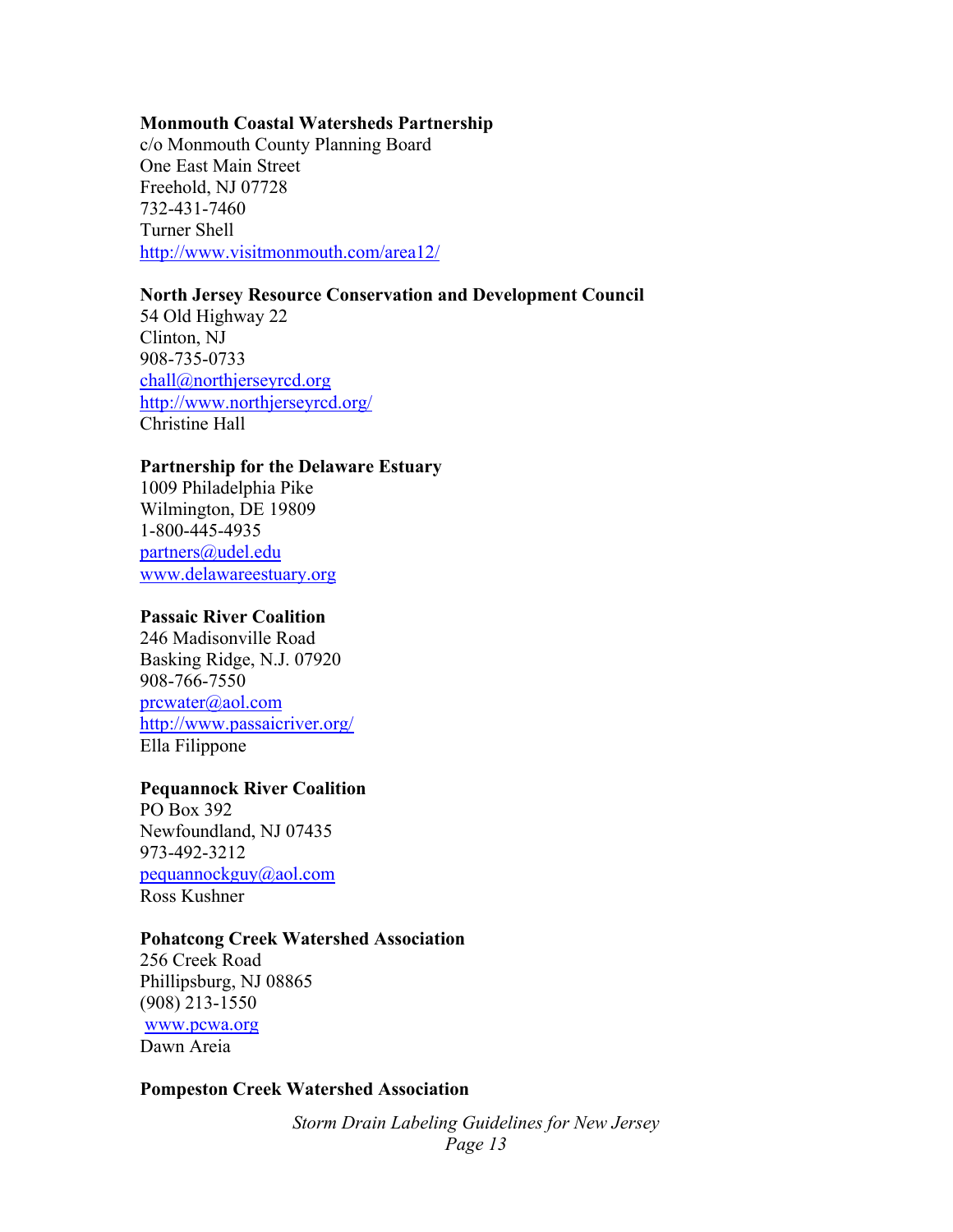551 New Albany Road Moorestown, NJ 08057 (856) 235-9204 [dlord@aol.com](mailto:dlord@aol.com) Debbie Lord

#### **Rockaway River Watershed Cabinet**

c/o Morris 2000 2 Ridgedale Avenue Cedar Knolls, NJ 07927 973-984-2000

#### **South Branch Watershed Association**

Lechner House, Echo Hill Environmental Area, 51 Lilac Drive Flemington , NJ 08822 908-782-0422 [sbwa@eclipse.net](mailto:sbwa@eclipse.net) [http://www.sbwa.org](http://www.sbwa.org/)

#### **Stony Brook Millstone Watershed Association**

31 Titus Mill Road Pennington, NJ 08534 609-737-3735 [creed@thewatershed.org](mailto:creed@thewatershed.org) [www.thewatershed.org](http://www.thewatershed.org/)

#### **Sussex County Municipal Utilities Authorities**

34 Route 94 South Lafayette, NJ 07848 973-579-6998 [scmua@nac.net](mailto:scmua@nac.net) <http://www.wallkillriver.org/> Nathaniel Sajdak

#### **Ten Towns Great Swamp Watershed Management Committee**

c/o Morris 2000 2 Ridgedale Avenue Cedar Knolls, NJ 07927 973-984-2000 [http://www.tentowns.org](http://www.tentowns.org/)

#### **Watershed Management Area 3 Public Advisory Committee**

[holzapfeg@waynetownship.com](mailto:holzapfeg@waynetownship.com) George Hozapfel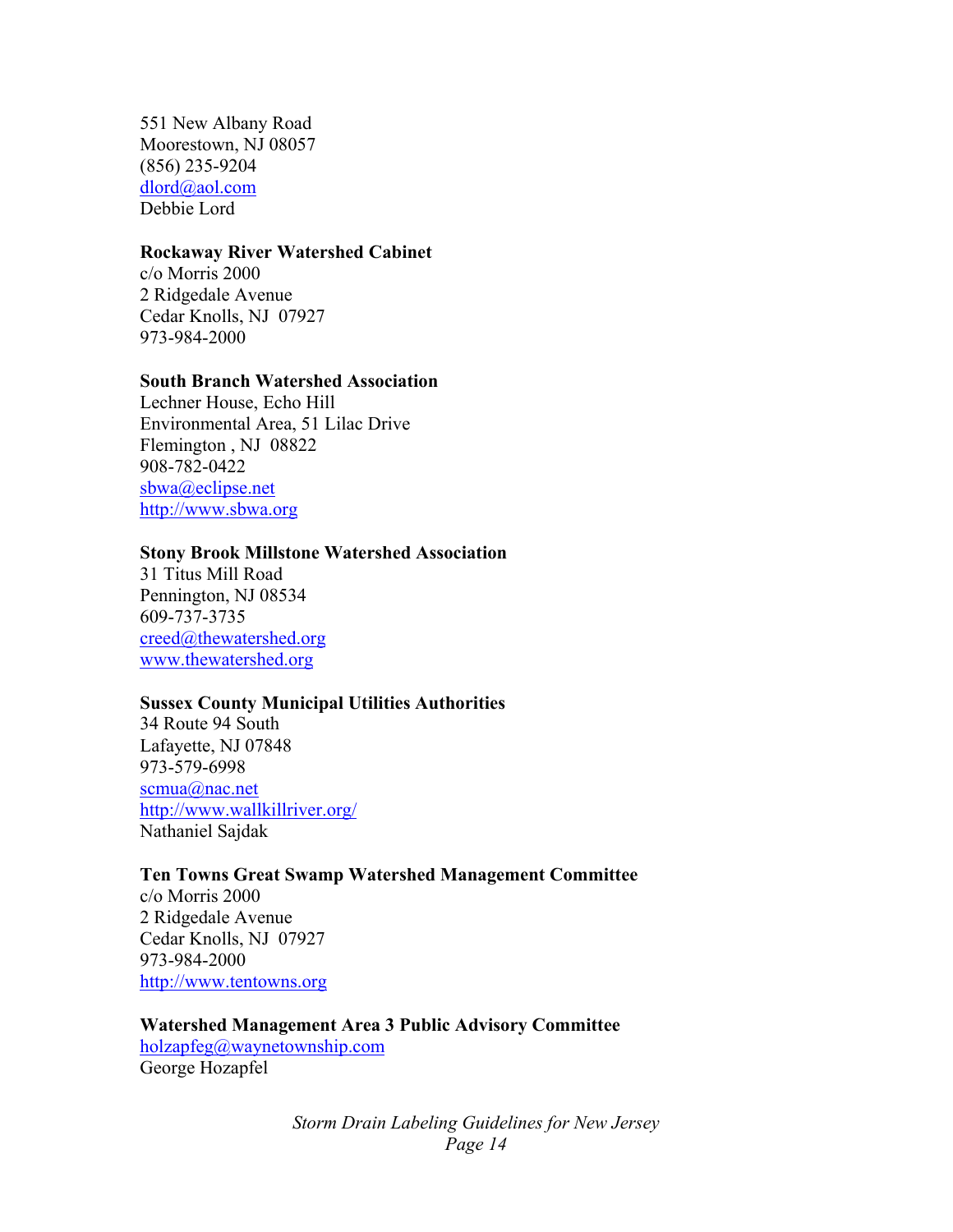#### **Watershed Management Area 4 Public Advisory Committee**

Ellen Gruber [mandegruber@hotmail.com](mailto:mandegruber@hotmail.com)

#### **Watershed Management Area 5 Public Advisory Committee**

Bergen County Department of Health Services 327 East Ridgewood Avenue Paramus, NJ 07652 201-634-2600 [avernick@aol.com](mailto:avernick@aol.com) or tdecandia@co.bergen.nj.us Anthony Vernick or Anthony DeCandia

#### **Watershed Management Area 19 Public Advisory Committee**

Burlington County Office of Land Use Planning P. O. Box 600 Mt. Holly, NJ 08060 Gina Berg

#### **Wreck Pond Watershed Association**

809 Central Avenue Spring Lake Heights, NJ 07762 732-449-8764 [wreckpond@hotmail.com](mailto:wreckpond@hotmail.com)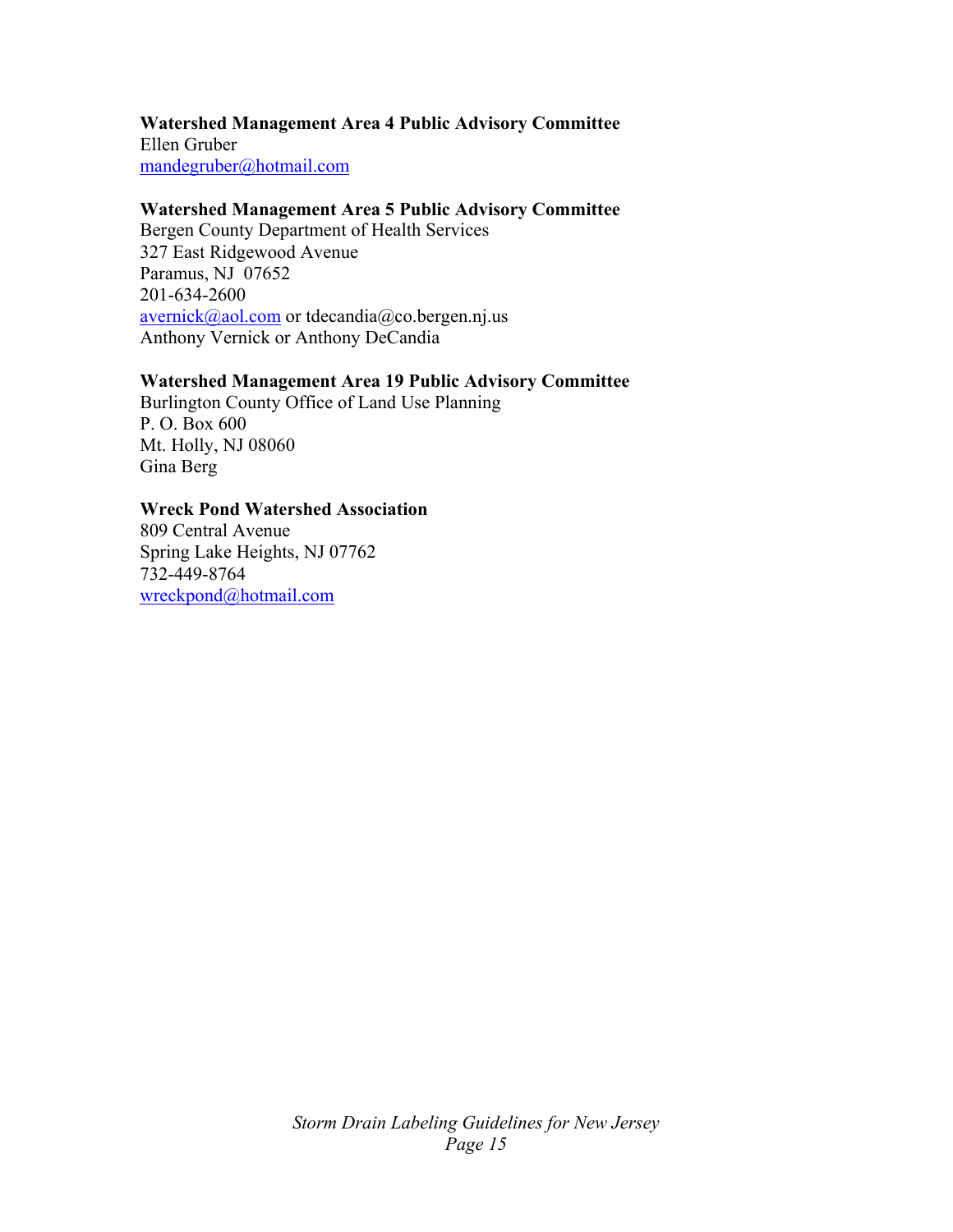# **Clean Communities Program**

Sandy Huber, Executive Director Clean Communities Council 479 West State Street Trenton, NJ 08618 609-989-5900 [info@njclean.org](mailto:info@njclean.org) <http://www.njclean.org/>

The Clean Communities Council works with the state departments of Environmental Protection and Treasury to oversee the implementation of litter abatement programs in 556 municipalities and 21 counties. The Council provides a clearinghouse for information about litter abatement, forums for the free exchange of ideas, and a voice for its constituents.

The Council also will ask towns and counties to report how Clean Communities grant money is spent—the number of cleanups held, number of volunteers who participated, the amount and type of litter and recyclables picked up, and the number and type of educational programs offered to schools and community groups. This information will be compiled in the Annual Report to the Governor and Legislature

Storm drain labeling is one of the allowable costs under this entitlement program. If you are planning a storm drain labelling event, please contact your local Clean Communities Coordinator to see if funding is available.